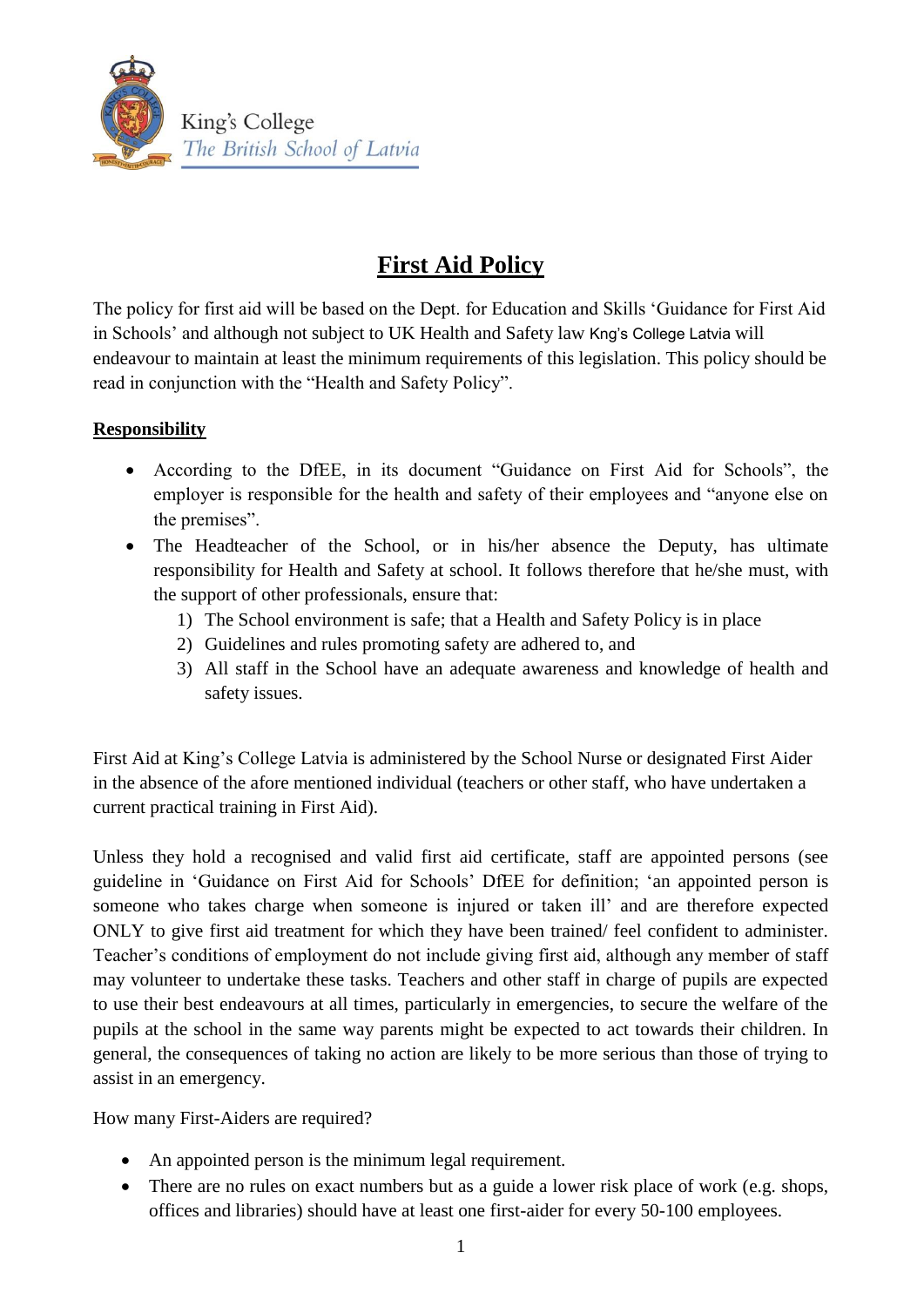

 King's College Latvia falls into the lower risk category. However, account should be taken of the fact that all first-aiders may not be in the school at the same time (due to sickness, residential trips, nurse not being on-site etc.) and because of this,

first-aid training should be given to more than the minimum recommended number of people to ensure adequate coverage at all times.

- A First-Aider will have undergone specific training as set out by the Health and Safety Commission.
- Schools such as King's College Latvia with Early Year provisions should follow Early Years Foundation Stage guidance and ensure that there is always at least one person on the premises (and on outings) who holds a Paediatric First Aid certificate.

#### **Immediate Action when dealing with a Serious Incident**

First Aiders are taught the following steps in dealing with any emergency:

#### **1) Assess the situation**

Quickly and calmly find out what has happened, and look for further dangers, such as fire, chemicals, etc., which may still be present.

## **2) Make the area safe**

Protect the casualty, yourself and others from danger. Do not attempt to do too much yourself.

## **3) Assess all casualties and give emergency aid**

Appropriate and adequate emergency aid may alleviate pain and suffering, and occasionally even save a life (remember the ABC: Airway, Breathing and Circulation are vital requirements). Prioritise according to severity of injury when dealing with multiple casualties.

## **4) Get Help**

Summon School Nurse/qualified First-Aider. Quickly ensure that any necessary specialist help is on the way.

#### **5) Complete an Accident/Incident Form**

Detail what happened, what the injury was and what you did immediately.

## **6) Contact the parents if necessary and inform the Head of School if incident is serious**

#### **Practical Steps in the School Situation**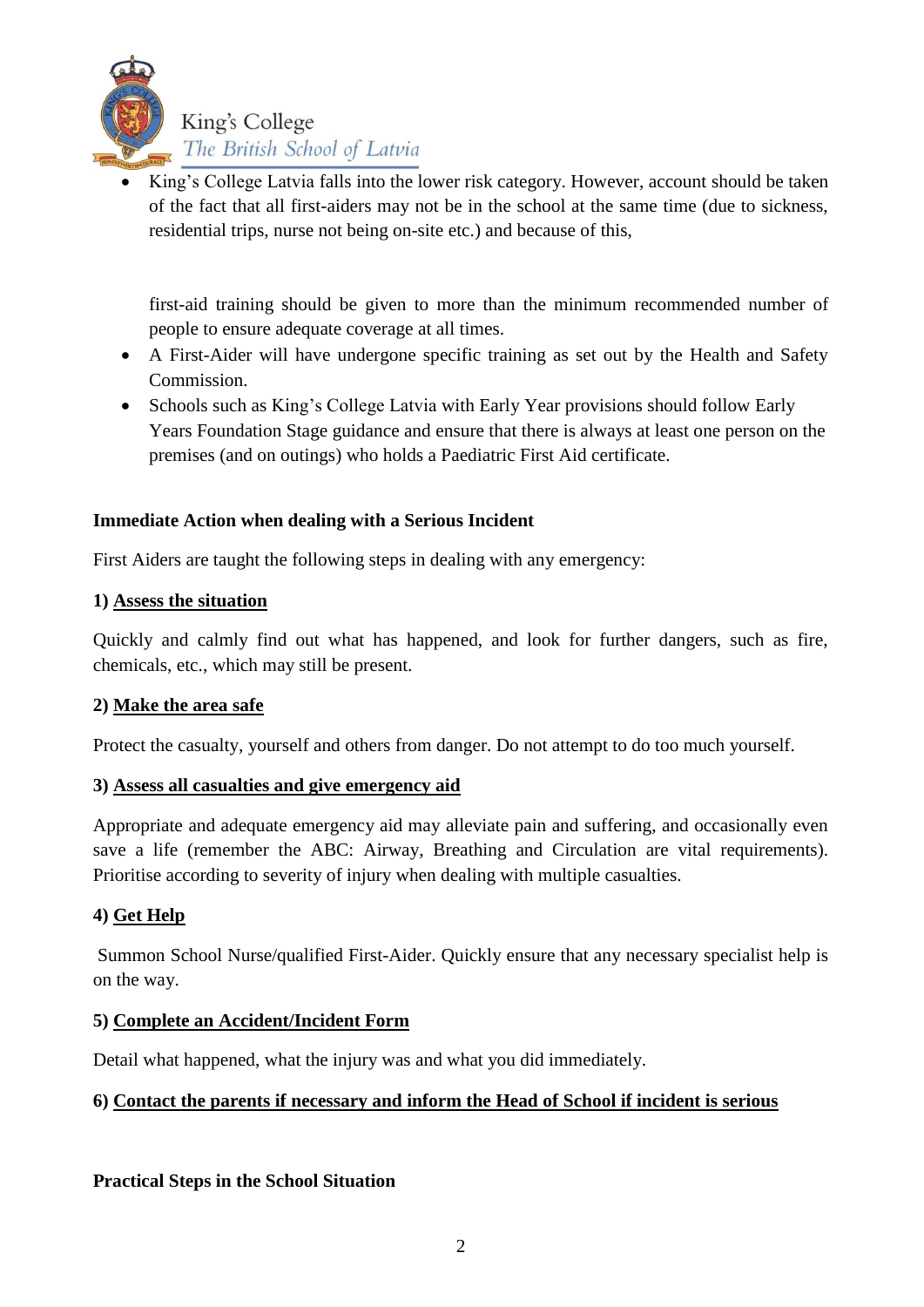

The Teacher is usually the first person to be involved in managing an accident or sudden illness. He/she must therefore carry out at least steps 1 and 2 above himself until the school nurse/first aider arrives on scene. The School Nurse/First Aider will decide (depending on the nature and the severity of the problem) whether the casualty should be moved. Much of this is common sense; a basic knowledge of safety and First Aid is also required.

Here a list is of staff with Paediatric First Aid training who can be contacted to deal with the incident:

#### **Appointed School Nurse**

Elina Vikštrēma,

**Primary**

#### KRISTĪNE ANDRUŠKEVIČA **Secondary**

KRISTĪNE ANDRUŠKEVIČA

The teacher also has responsibility for the rest of the class, so will, if necessary, send or take the casualty to the Nurse's room where First Aid help is available. In the case of minor aches and pains or minor injuries a pupil feeling unwell may be accompanied by another pupil to visit the School Nurse. The accompanying pupil should return to class as soon as the casualty has been handed over to a responsible adult. Alternatively, the School Nurse /First Aider can be summoned to the scene of an incident. In this case the teacher should stay with the casualty and send a responsible pupil or adult for help.

The Headteacher or Deputy must be informed, via the Secretary or office staff, as soon as possible in the event of a serious incident. When a pupil is involved, the parents are also informed by telephone (trying first the home and then the work telephone numbers). If the parents cannot be contacted immediately the Headteacher must act "in loco parentis".

First Aid treatment is given either where the casualty has been injured or in the Nurse's room. Continuing care is given if necessary either at school or by sending the casualty home or to hospital. The School Nurse/First Aider and/or Headteacher decide whether the casualty needs to be transported by car, taxi or ambulance. In the event of a less serious injury that requires physician follow-up or examination, it is the parent's responsibility to transport an injured pupil to hospital if a visit to the Casualty department or doctor for evaluation is deemed necessary.

In a serious emergency, a casualty would be taken, accompanied by an appointed person to the nearest Casualty department (usually Riga Children's Hospital, being the nearest) appropriate to their requirements. This decision will be made by the School Nurse/Headteacher.

#### **Accident/Incident Records**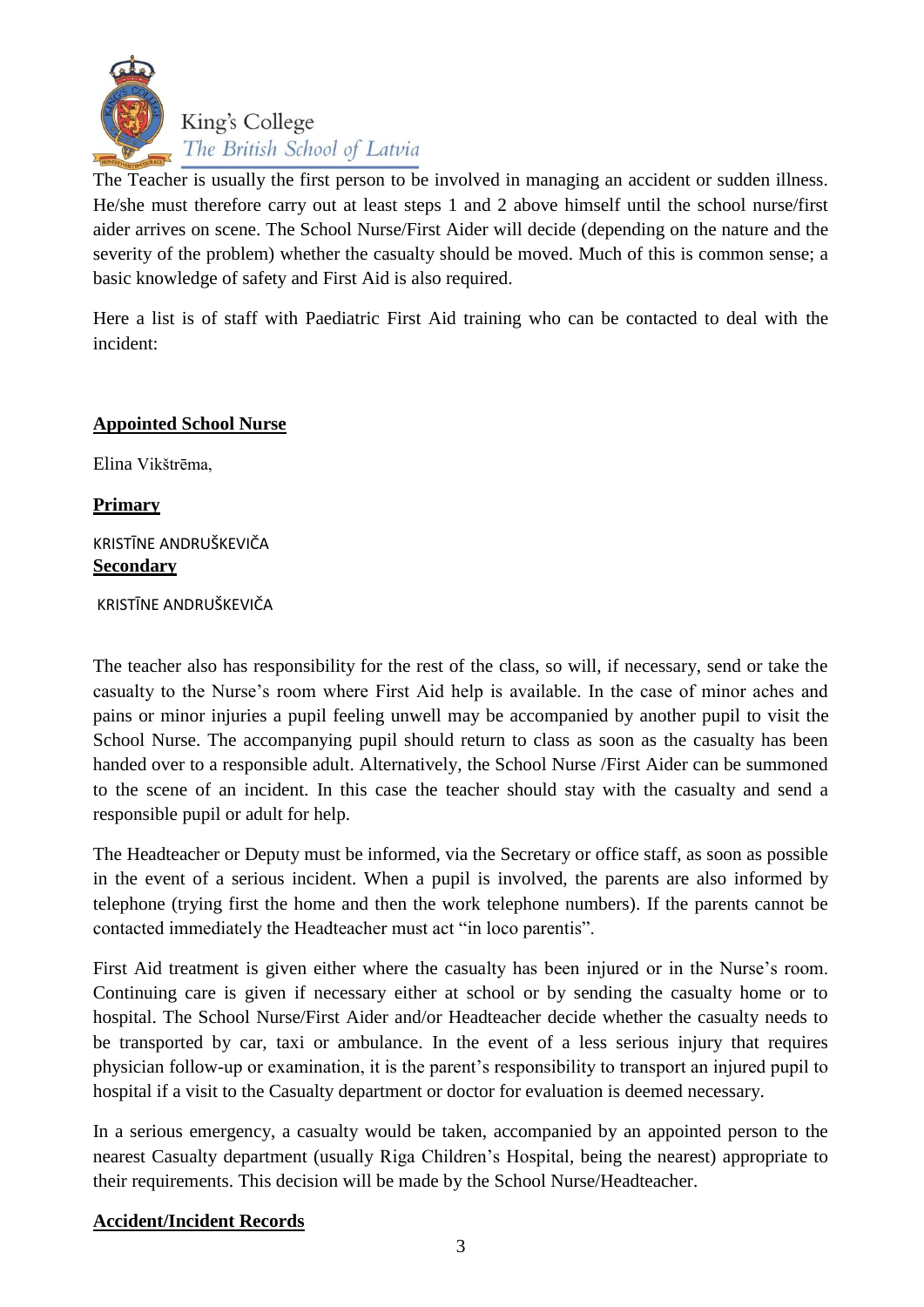

All serious medical incidents or accidents should be recorded on the Accident record form, kept in the cupboard in the Nurse's room. Less serious incidents for Nurse Office visits are recorded in the daily log on the nurse's desk and later entered onto the school computer system.

By law, this information should include the following:

- Name, year, date, time and location of incident
- Nature of injury
- Treatment given
- Follow-up taken (i.e. sent back to class, sent home, doctor/parents called etc.)

Entries should be made by any staff member who dealt with the case and telephone contact made with parents, where appropriate (for more serious injuries or potentially contagious illnesses, and all head injuries). In addition, for serious accidents an Accident / Incident Form should also be completed immediately, signed by the Teacher or individual who witnessed the accident/incident, the person administering the first aid and the Health and Safety Officer. The parents should be informed by telephone as soon as possible.

The Headteacher should review the incident forms in order to ensure that incidents are indeed handled properly and to determine and eliminate any avoidable causes of accidents.

#### **Quantity, Contents and Location of First Aid Kits**

(Reference to Guidance on First Aid for Schools, DfEE)

As a minimum, employers are required to provide a fully stocked first aid container on each site.

#### **There are First Aid kits located around the school in the following locations:**

- First aid cupboard in Nurse's room with at least the minimum provision of supplies
- In the Reception área
- On top of the teacher cupboard in Year 3S classroom
- On top of teacher cupboard in year 1 classroom

 $\bullet$ 

#### **First Aid Bags for Residential and Day Trips (located in cupboard in nurse's office)**

An emergency healthcare list is kept on display in the medical room and other strategic places, such as staff room and Hall and by First Aid containers.

Whenever possible, the school nurse or a member of staff with paediatric First Aid training will deal with body spillages. However, all staff should be made aware of the need for infection control with correct disposal of infectious materials and the wearing of gloves when handling such material or body fluids (see guidelines for dealing with spillage of bodily fluids under Infection Control Policy).

#### **IN CASE OF AN EMERGENCY, CALL 112**